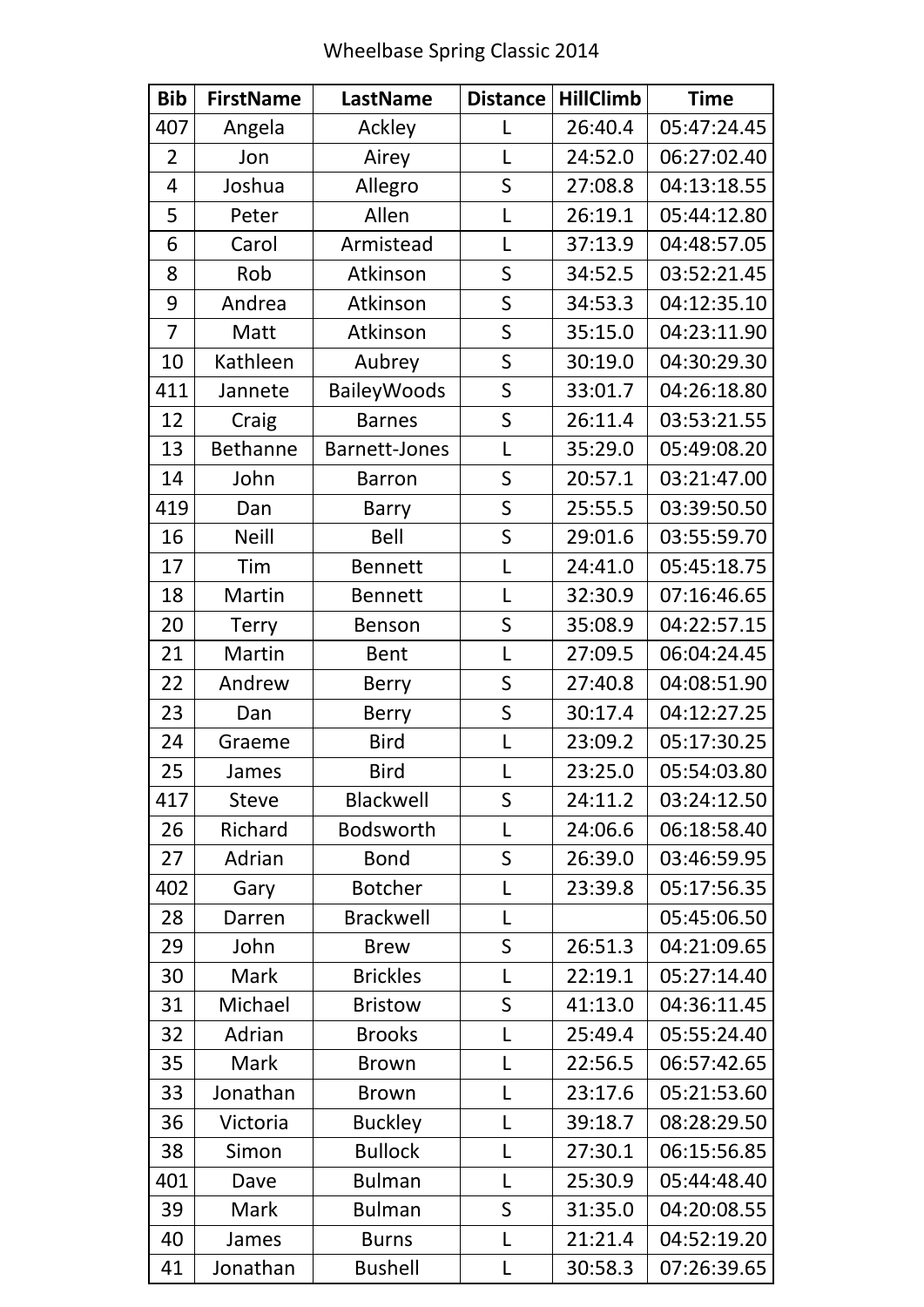| <b>Bib</b> | <b>FirstName</b> | <b>LastName</b> | <b>Distance</b> | <b>HillClimb</b> | <b>Time</b> |
|------------|------------------|-----------------|-----------------|------------------|-------------|
| 42         | Norman           | <b>Butler</b>   | L               | 22:50.9          | 06:31:39.65 |
| 43         | James            | Cain            | L               | 30:45.5          | 05:18:06.00 |
| 44         | <b>Terry</b>     | Cain            | $\mathsf{L}$    | 37:10.0          | 05:18:06.30 |
| 45         | Andrew           | Callaway        | L               | 31:18.1          | 07:44:31.55 |
| 46         | <b>Mike</b>      | Cambray         | L               | 26:23.3          | 05:47:34.80 |
| 47         | Calum            | Campbell        | L               | 20:48.7          | 05:59:54.60 |
| 48         | Aitch            | Carter          | S               | 37:27.5          | 04:27:19.50 |
| 49         | Sean             | Casson          | S               | 20:33.7          | 02:56:34.85 |
| 51         | lan              | Chantler        | S               | 29:07.5          | 04:34:59.10 |
| 52         | Dane             | Chapples        | S               | 29:06.2          | 03:55:53.20 |
| 53         | lain             | Childs          | $\mathsf S$     | 26:47.4          | 04:18:45.15 |
| 54         | Colin            | Clark           | S               | 27:49.8          | 03:39:47.90 |
| 56         | <b>Thomas</b>    | Clegg           | $\mathsf S$     | 29:50.5          | 04:05:17.65 |
| 57         | Emily            | Cobb            | S               | 35:25.3          | 04:50:41.95 |
| 58         | William          | Cocker          | L               | 24:39.2          | 05:41:07.85 |
| 59         | Rich             | Coleman         | L               | 31:58.4          | 08:49:19.60 |
| 62         | Russell          | Collins         | L               | 27:10.4          | 06:13:48.75 |
| 61         | Jill             | <b>Collins</b>  | $\mathsf{L}$    | 27:11.6          | 06:13:52.85 |
| 63         | Paul             | Colloby         | $\mathsf S$     | 27:16.4          | 03:34:59.05 |
| 65         | Ben              | Cooper          | L               | 23:23.4          | 07:48:57.75 |
| 409        | Rick             | Cooper          | L               | 23:49.9          | 05:40:33.90 |
| 66         | Greg             | Cooper          | $\mathsf{L}$    | 25:59.5          | 07:50:04.00 |
| 67         | lain             | Cooper          | $\mathbf{I}$    | 26:02.1          | 07:48:57.90 |
| 68         | Gillian          | Corsie          | L               | 23:54.7          | 05:25:36.50 |
| 69         | <b>Steve</b>     | Couch           | S               | 29:28.4          | 04:20:06.65 |
| 70         | Alan             | Coulston        | L               | 27:44.0          | 05:45:58.45 |
| 71         | David            | Cowgill         | L               | 26:12.1          | 05:57:48.70 |
| 72         | Ronald           | Cowley          | $\mathsf S$     | 21:35.0          | 04:26:19.40 |
| 73         | Nicola           | Cox             | L               | 29:56.8          | 06:57:42.85 |
| 75         | James            | Crook           | L               | 27:34.4          | 06:13:00.15 |
| 76         | Jonathan         | Curry           | L               | 25:12.4          | 05:37:36.70 |
| 77         | Paul             | Curwen          | L               | 28:41.9          | 06:17:32.10 |
| 78         | Dave             | Daley           | L               | 24:47.5          | 05:09:51.90 |
| 80         | Sean             | Davey           | L               | 29:24.7          | 07:29:10.30 |
| 81         | Dawn             | <b>Davies</b>   | L               | 37:48.2          | 05:09:54.95 |
| 82         | Peter            | Dawes           | $\mathsf S$     | 44:02.5          | 04:58:34.20 |
| 83         | James            | Dawson          | L               | 26:55.0          | 07:42:56.65 |
| 84         | <b>Neil</b>      | <b>Delve</b>    | S               | 32:14.9          | 04:50:37.95 |
| 412        | Chris            | Dempsey         | L               | 24:25.5          | 06:12:41.60 |
| 85         | Simon            | Dermont         | L               | 29:52.2          | 06:28:07.85 |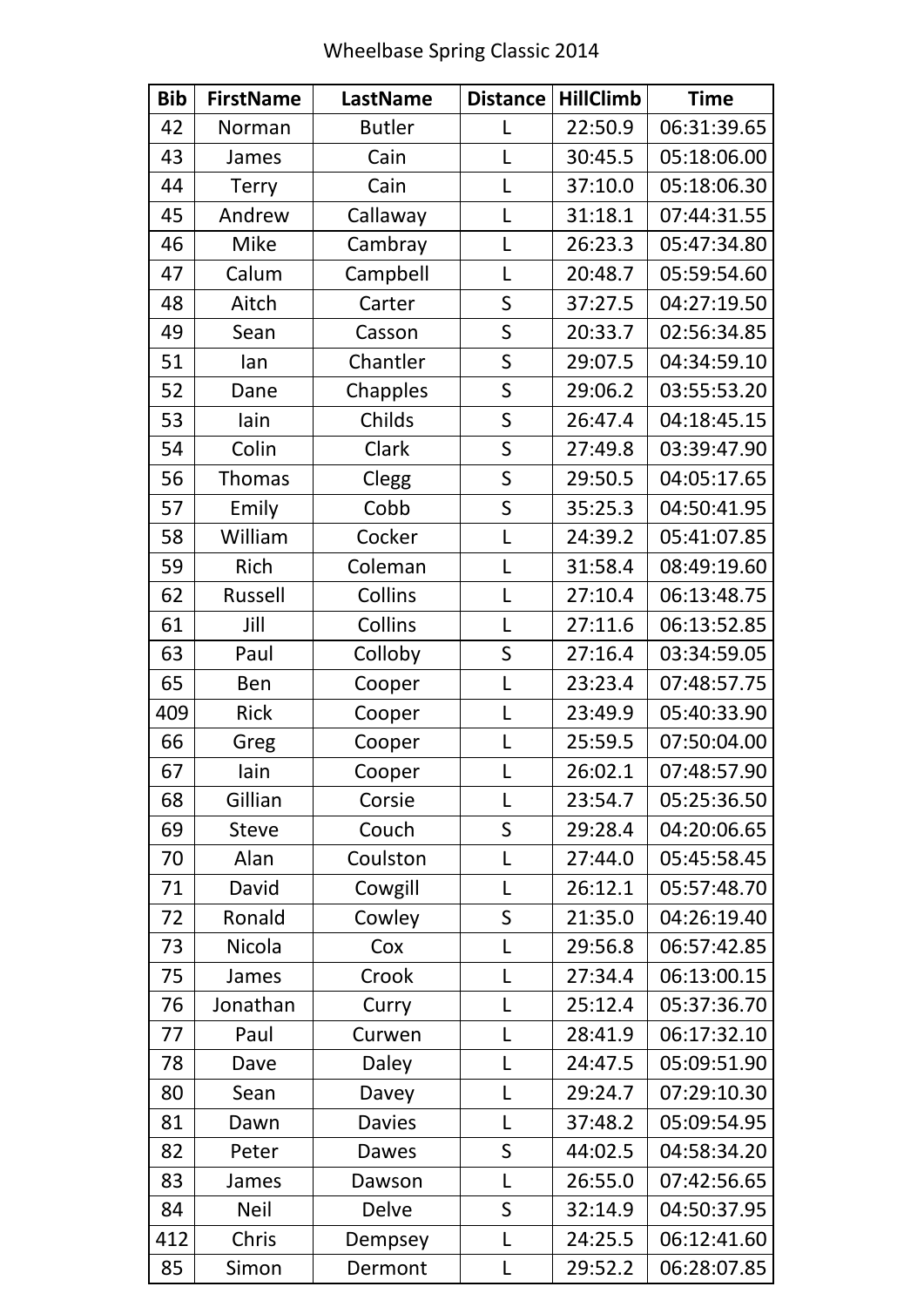| <b>Bib</b> | <b>FirstName</b> | <b>LastName</b> | <b>Distance</b> | <b>HillClimb</b> | <b>Time</b> |
|------------|------------------|-----------------|-----------------|------------------|-------------|
| 86         | Phil             | <b>Dickens</b>  | L               | 26:59.8          | 06:21:51.80 |
| 88         | Michael          | <b>Diver</b>    | L               | 30:00.1          | 07:00:24.80 |
| 92         | Richard          | Dodwell         | L               | 27:17.1          | 06:27:30.25 |
| 93         | John             | Doherty         | $\mathsf{L}$    | 20:50.9          | 04:49:04.50 |
| 95         | Ted              | Douglas         | $\mathsf{L}$    | 30:10.1          | 07:43:35.95 |
| 96         | Ben              | Dowman          | L               | 20:58.2          | 04:45:35.35 |
| 97         | Julian           | <b>Dudaniec</b> | L               | 24:37.0          | 05:33:59.95 |
| 98         | Phil             | <b>Eccles</b>   | $\mathsf S$     | 35:58.5          | 04:44:32.75 |
| 408        | Mark             | Edwards         | L               | 23:32.1          | 05:07:41.90 |
| 99         | Mervyn           | <b>Ellis</b>    | L               | 26:17.7          | 06:24:27.75 |
| 100        | Mark             | Evans           | S               | 29:31.1          | 03:52:07.65 |
| 102        | Alasdair         | Fairhurst       | L               | 22:30.1          | 05:46:53.05 |
| 101        | Howard           | Fairhurst       | $\mathsf{L}$    | 26:37.9          | 06:01:42.30 |
| 103        | Nadine           | Farley          | L               | 38:56.7          | 05:11:04.85 |
| 104        | Kath             | Finn            | L               | 27:54.1          | 06:23:41.45 |
| 105        | Paddy            | Finn            | L               |                  | 05:46:21.00 |
| 106        | Andrew           | Flaherty        | L               | 25:38.4          | 06:36:08.00 |
| 107        | Alexander        | Fletcher        | $\mathsf{L}$    | 21:30.7          | 07:48:57.90 |
| 108        | Darren           | Foote           | $\mathsf S$     | 30:49.4          | 04:11:49.65 |
| 109        | Simon            | Ford            | $\mathsf{L}$    | 22:41.5          | 05:16:38.05 |
| 111        | David            | Forsythe        | L               | 23:34.5          | 05:45:17.85 |
| 113        | Alex             | Foster          | L               | 20:04.9          | 05:52:06.95 |
| 112        | Tony             | Foster          | L               | 23:56.5          | 05:59:06.85 |
| 114        | John             | Gallacher       | L               | 23:56.5          | 05:22:15.20 |
| 115        | <b>Stewart</b>   | Galloway        | L               | 22:57.6          | 06:57:47.55 |
| 116        | Ralph            | Gerrard         | S               | 35:57.7          | 04:44:32.75 |
| 418        | <b>Blair</b>     | Gibb            | S               | 30:03.5          | 04:05:17.00 |
| 117        | Shelagh          | Goacher         | L               | 26:51.1          | 06:10:48.20 |
| 118        | David            | Goldie          | S               | 51:17.5          | 05:15:30.00 |
| 121        | Marc             | Goulding        | S               | 30:02.0          | 03:54:01.85 |
| 122        | David            | Graham          | L               |                  | 05:58:05.00 |
| 123        | David            | Green           | L               | 25:00.7          | 06:32:50.65 |
| 124        | Dan              | Green           | L               | 25:12.0          | 06:31:55.20 |
| 126        | Colin            | Green           | L               | 33:58.8          | 04:50:40.15 |
| 125        | <b>Tamsin</b>    | Green           | L               | 38:21.3          | 07:33:50.40 |
| 127        | Helen            | Greenep         | L               | 32:12.7          | 07:58:02.80 |
| 128        | Colin            | Greenhalgh      | L               |                  | 05:56:14.85 |
| 129        | Robert           | Greenopp        | $\sf S$         | 30:44.9          | 04:31:36.75 |
| 130        | Warren           | Grice           | L               | 22:14.9          | 06:34:09.75 |
| 132        | Stephen          | Grice           | L               | 26:18.1          | 06:34:10.15 |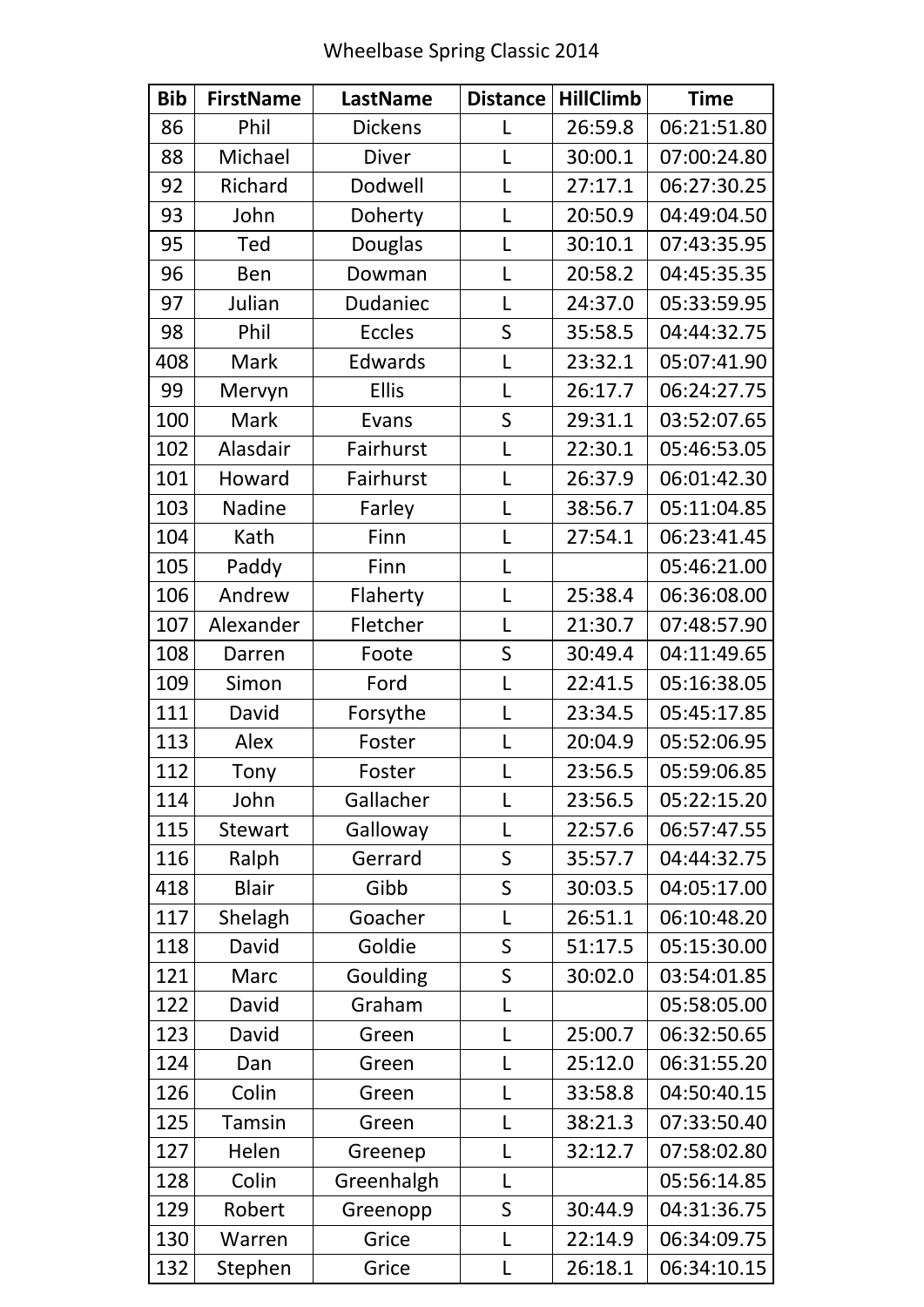| <b>Bib</b> | <b>FirstName</b> | <b>LastName</b> | <b>Distance</b> | <b>HillClimb</b> | <b>Time</b> |
|------------|------------------|-----------------|-----------------|------------------|-------------|
| 131        | Elliot           | Grice           | L               | 40:11.8          | 06:20:57.15 |
| 133        | Richard          | Griffiths       | S               |                  | 04:17:00.80 |
| 134        | Rachel           | Grocott         | $\mathsf S$     | 31:47.0          | 04:13:20.35 |
| 137        | Tony             | Hall            | L               | 25:30.3          | 05:52:20.00 |
| 138        | Ken              | Halliday        | L               | 27:30.7          | 06:48:33.45 |
| 139        | Lucy             | Ham             | L               | 31:59.0          | 06:43:06.85 |
| 143        | lan              | Hansen          | L               | 23:28.3          | 05:06:43.05 |
| 145        | Peter            | Hardcastle      | L               | 30:03.1          | 06:23:57.85 |
| 146        | Peter            | <b>Harding</b>  | L               | 38:28.8          | 05:09:20.80 |
| 147        | <b>Steve</b>     | <b>Harris</b>   | L               | 22:56.8          | 06:20:55.70 |
| 148        | Anthony          | Hart            | $\mathsf{L}$    | 26:05.0          | 06:04:57.25 |
| 149        | <b>Brian</b>     | Hart            | L               | 56:15.3          | 06:36:13.40 |
| 150        | Melvin           | Hartley         | L               | 20:50.8          | 04:49:07.05 |
| 151        | Simon            | Hartog          | L               |                  | 05:47:10.65 |
| 152        | Richard          | Harvey          | L               | 23:40.4          | 05:50:10.10 |
| 153        | Dave             | Harwood         | $\mathsf{L}$    | 28:43.6          | 06:31:35.35 |
| 154        | <b>Nick</b>      | <b>Hastings</b> | L               | 24:10.9          | 06:35:12.75 |
| 155        | Jack             | Hatton          | S               | 30:49.7          | 04:05:44.65 |
| 157        | Malcolm          | Hayhurst        | L               | 51:27.7          | 06:29:58.95 |
| 156        | Julie            | Hayhurst        | $\mathsf{L}$    | 51:58.3          | 06:32:56.20 |
| 403        | Chris            | Hayhurst        | L               |                  | 06:55:19.65 |
| 158        | Kyle             | Hayton          | L               | 25:03.4          | 05:53:00.50 |
| 159        | Victoria         | Hazlett         | S               | 34:17.7          | 04:19:54.25 |
| 161        | Paul             | Heaton          | L               | 29:22.3          | 07:29:11.20 |
| 162        | Richard          | Helm            | L               | 22:22.5          | 05:36:26.05 |
| 163        | <b>Bettina</b>   | Hentrey         | S               | 27:08.3          | 03:43:28.05 |
| 164        | Ben              | Heron           | L               | 21:04.7          | 04:45:36.75 |
| 406        | Graeme           | <b>Higgins</b>  | L               | 23:06.9          | 05:30:26.80 |
| 166        | <b>Neil</b>      | Higham          | S               | 30:22.3          | 04:34:56.40 |
| 167        | lan              | <b>Hipkins</b>  | L               | 38:57.9          | 05:02:33.85 |
| 168        | <b>Neil</b>      | Hodgson         | L               | 24:37.4          | 05:55:51.20 |
| 170        | Julian           | Holliday        | L               | 27:22.5          | 06:16:21.25 |
| 169        | Philip           | Holliday        | $\mathsf{L}$    | 27:59.6          | 06:25:46.75 |
| 171        | Andy             | Holme           | L               | 27:04.1          | 06:55:42.35 |
| 174        | Jon              | Horsfield       | L               | 26:47.6          | 06:31:39.45 |
| 179        | Mark             | Howarth         | L               | 30:10.5          | 07:43:33.85 |
| 180        | Nathan           | Howarth         | $\mathsf{L}$    | 31:10.9          | 06:33:18.65 |
| 181        | Catherine        | Hrachowina      | L               | 58:31.6          | 05:28:48.60 |
| 182        | Stephen          | Hubbard         | L               | 26:02.2          | 05:42:22.35 |
| 183        | Dan              | Hudson          | L               | 34:16.0          | 08:01:00.75 |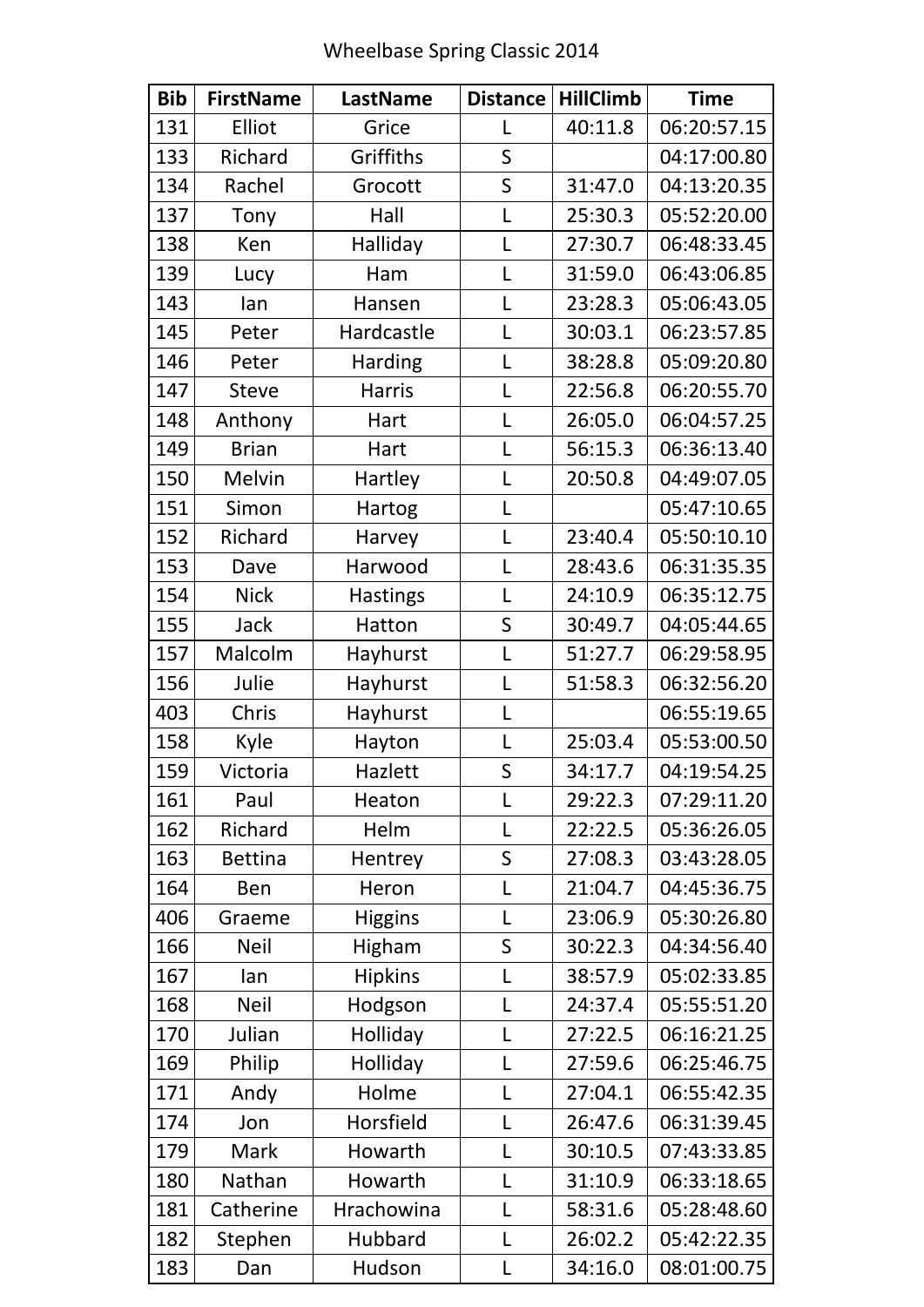| <b>Bib</b> | <b>FirstName</b> | <b>LastName</b> | <b>Distance</b> | <b>HillClimb</b> | <b>Time</b> |
|------------|------------------|-----------------|-----------------|------------------|-------------|
| 184        | Paul             | <b>Hughes</b>   | L               | 34:51.3          | 08:23:53.25 |
| 185        | Jonathan         | Hyde            | L               | 23:54.3          | 05:55:53.35 |
| 410        | Niomi            | Hyland          | L               | 46:16.2          | 05:48:48.15 |
| 186        | Judith           | Irving          | L               | 23:27.7          | 05:22:19.35 |
| 187        | Steven           | Jackson         | L               | 27:55.3          | 06:46:57.30 |
| 189        | Chris            | <b>Jeffs</b>    | S               | 35:40.3          | 04:40:13.45 |
| 190        | Wils             | Jenkinson       | L               | 26:10.5          | 05:59:07.20 |
| 191        | Paul             | Jennings        | S               | 28:16.6          | 03:57:24.00 |
| 192        | Christine        | Jennings        | S               | 29:33.0          | 03:57:25.95 |
| 198        | Ivor             | Jones           | L               | 23:13.6          | 05:57:55.90 |
| 194        | Matt             | Jones           | $\mathsf{L}$    | 32:13.9          | 07:18:07.50 |
| 195        | Angela           | Jones           | S               | 32:52.2          | 04:27:18.50 |
| 197        | Marion           | Jones           | L               | 36:34.5          | 04:57:32.35 |
| 199        | Peter            | Kane            | S               | 28:09.7          | 03:49:41.55 |
| 200        | Fiona            | Kay             | L               | 26:20.4          | 06:13:34.15 |
| 201        | Damian           | Keefe           | L               | 22:28.1          | 06:57:44.35 |
| 202        | Mark             | Keeley          | L               | 41:28.0          | 04:48:01.40 |
| 203        | Christopher      | Kelly           | S               | 29:16.7          | 03:46:30.10 |
| 204        | Steven           | Kendall         | L               | 24:46.2          | 06:24:22.00 |
| 205        | John             | Kent            | L               | 23:01.4          | 06:26:08.90 |
| 206        | John             | Kilgour         | L               | 27:40.7          | 06:55:42.25 |
| 207        | Richard          | Knight          | S               | 24:25.8          | 03:35:57.05 |
| 208        | Luke             | Knipe           | L               | 24:20.8          | 05:52:54.50 |
| 210        | Elizabeth        | Kooper          | L               | 27:12.7          | 06:24:24.75 |
| 211        | Kieran           | Lacey           | L               | 23:33.5          | 05:35:56.80 |
| 212        | Sian             | Lambert         | L               | 32:01.5          | 07:25:52.90 |
| 213        | Laurie           | Lambeth         | S               | 19:32.3          | 04:26:32.85 |
| 214        | Grahame          | Lancaster       | S               | 23:55.8          | 03:07:04.20 |
| 215        | Alison           | Lansbury        | L               | 46:40.0          | 06:09:32.75 |
| 216        | Steven           | Lavery          | L               | 56:07.9          | 06:36:10.30 |
| 219        | Chris            | Lee             | L               | 23:43.9          | 05:34:51.15 |
| 220        | Sarah            | Lester          | L               |                  | 07:11:33.40 |
| 221        | John             | Lever           | $\mathsf{L}$    | 23:21.9          | 06:20:40.65 |
| 416        | Peter            | Leviston        | L               | 29:41.5          | 07:34:55.10 |
| 222        | Lucy             | Lewin           | S               | 39:38.3          | 05:09:23.50 |
| 223        | Martin           | Lewis           | L               |                  | 06:28:10.30 |
| 225        | Adam             | Longrigg        | L               | 27:36.8          | 06:12:58.65 |
| 226        | Phil             | Lubelski        | S               | 26:35.8          | 03:42:26.90 |
| 227        | <b>Nick</b>      | Lynch           | L               | 28:26.2          | 06:20:58.80 |
| 228        | Scott            | Macdonald       | L               | 24:33.5          | 05:40:19.00 |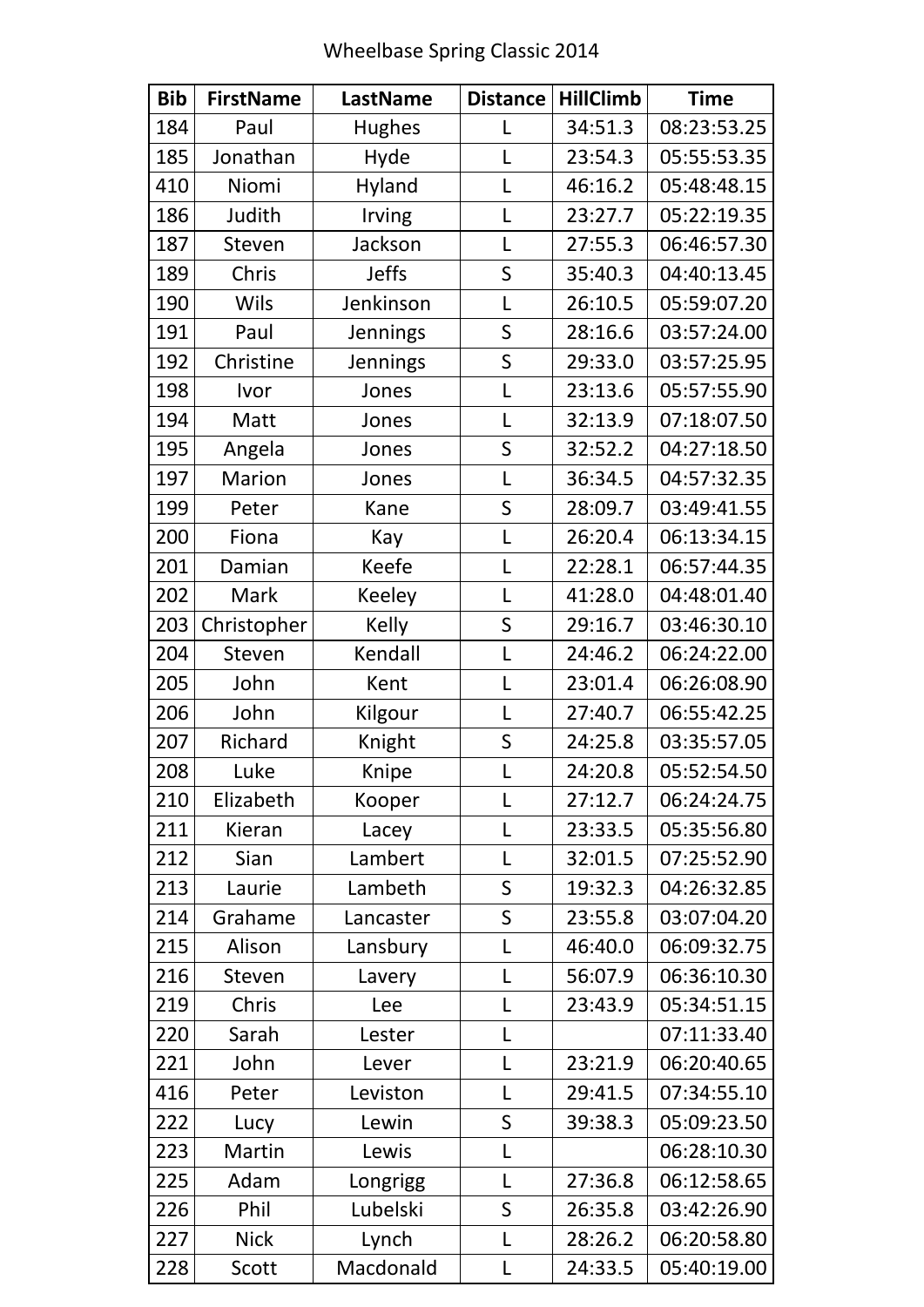| <b>Bib</b> | <b>FirstName</b> | LastName       | <b>Distance</b> | <b>HillClimb</b> | <b>Time</b> |
|------------|------------------|----------------|-----------------|------------------|-------------|
| 230        | Graham           | Major          | L               | 27:52.5          | 06:30:23.40 |
| 232        | Duncan           | Marlow         | L               | 28:57.9          | 06:15:05.05 |
| 233        | Warren           | Marshall       | $\mathsf{L}$    | 29:06.1          | 07:22:12.05 |
| 234        | Angela           | Marston        | S               | 35:10.0          | 04:23:08.60 |
| 235        | Helen            | Matthews       | L               | 46:53.3          | 06:09:37.60 |
| 237        | Tom              | Mccormick      | L               | 26:10.6          | 06:43:30.00 |
| 238        | Lindsay          | Mccrae         | L               | 22:18.4          | 05:58:27.75 |
| 239        | Ray              | <b>Mcgarry</b> | L               | 34:53.5          | 06:08:32.15 |
| 240        | Colin            | Mckenna        | L               | 21:19.7          | 05:04:04.00 |
| 241        | <b>Bruce</b>     | Mclaren        | $\mathsf{L}$    | 23:56.1          | 05:22:10.45 |
| 242        | <b>Brendan</b>   | Meagher        | S               | 30:13.4          | 04:30:18.85 |
| 243        | Meier            | Meier          | L               | 27:18.6          | 05:57:20.80 |
| 244        | <b>Nigel</b>     | Mellor         | S               | 24:54.5          | 03:15:33.95 |
| 245        | Jessica          | Metcalf        | S               | 38:59.7          | 04:44:18.75 |
| 247        | David            | Metcalfe       | S               | 26:09.7          | 03:29:17.55 |
| 248        | lan              | Meyrick        | S               | 25:47.8          | 03:36:49.50 |
| 250        | David            | Miller         | $\mathsf{L}$    | 30:46.8          | 06:46:58.25 |
| 249        | Darren           | Miller         | S               | 30:50.8          | 04:11:51.35 |
| 251        | Steven           | Millington     | L               | 26:58.4          | 06:21:48.80 |
| 252        | Stephen          | Mitton         | S               | 29:59.8          | 04:06:42.40 |
| 254        | Russell          | Molloy         | L               | 27:15.8          | 06:57:51.75 |
| 255        | Patrick          | Moore          |                 | 31:20.0          | 07:32:52.45 |
| 256        | Chris            | Morgan         | L               | 25:37.5          | 05:53:11.35 |
| 257        | Mark             | Morsby         | L               | 23:44.9          | 05:51:55.75 |
| 258        | Phil             | Mowbray        | L               | 21:02.8          | 05:08:57.45 |
| 259        | <b>Brian</b>     | Muir           | S               | 19:30.7          | 04:26:32.00 |
| 260        | Gregory          | Mullarkey      | L               | 28:09.7          | 06:00:10.85 |
| 261        | Guido            | Musetti        | L               | 30:26.0          | 06:56:49.55 |
| 262        | Joanne           | Mutton         | S               | 38:40.7          | 05:11:05.35 |
| 263        | Colin            | Nelson         | S               | 31:50.4          | 04:05:44.30 |
| 264        | Daniel           | Noblett        | L               | 22:26.6          | 07:54:45.45 |
| 265        | Adrian           | <b>North</b>   | L               | 31:27.0          | 07:10:58.95 |
| 266        | Valerie          | O'Donnell      | S               | 28:52.0          | 03:36:00.55 |
| 267        | <b>Breda</b>     | O'Driscoll     | S               | 30:51.0          | 04:30:17.25 |
| 268        | Kim              | Oneill         | L               | 27:07.3          | 06:10:28.60 |
| 269        | Michael          | O'Neill        | L               | 26:38.1          | 05:57:00.95 |
| 270        | Tim              | Openshaw       | S               | 28:46.9          | 03:58:16.65 |
| 271        | Kieran           | Osullivan      | S               | 24:26.0          | 03:23:31.65 |
| 272        | Paul             | Otway          | L               | 26:42.1          | 06:27:49.25 |
| 405        | Tom              | Palenicek      | L               | 30:59.3          | 07:09:29.20 |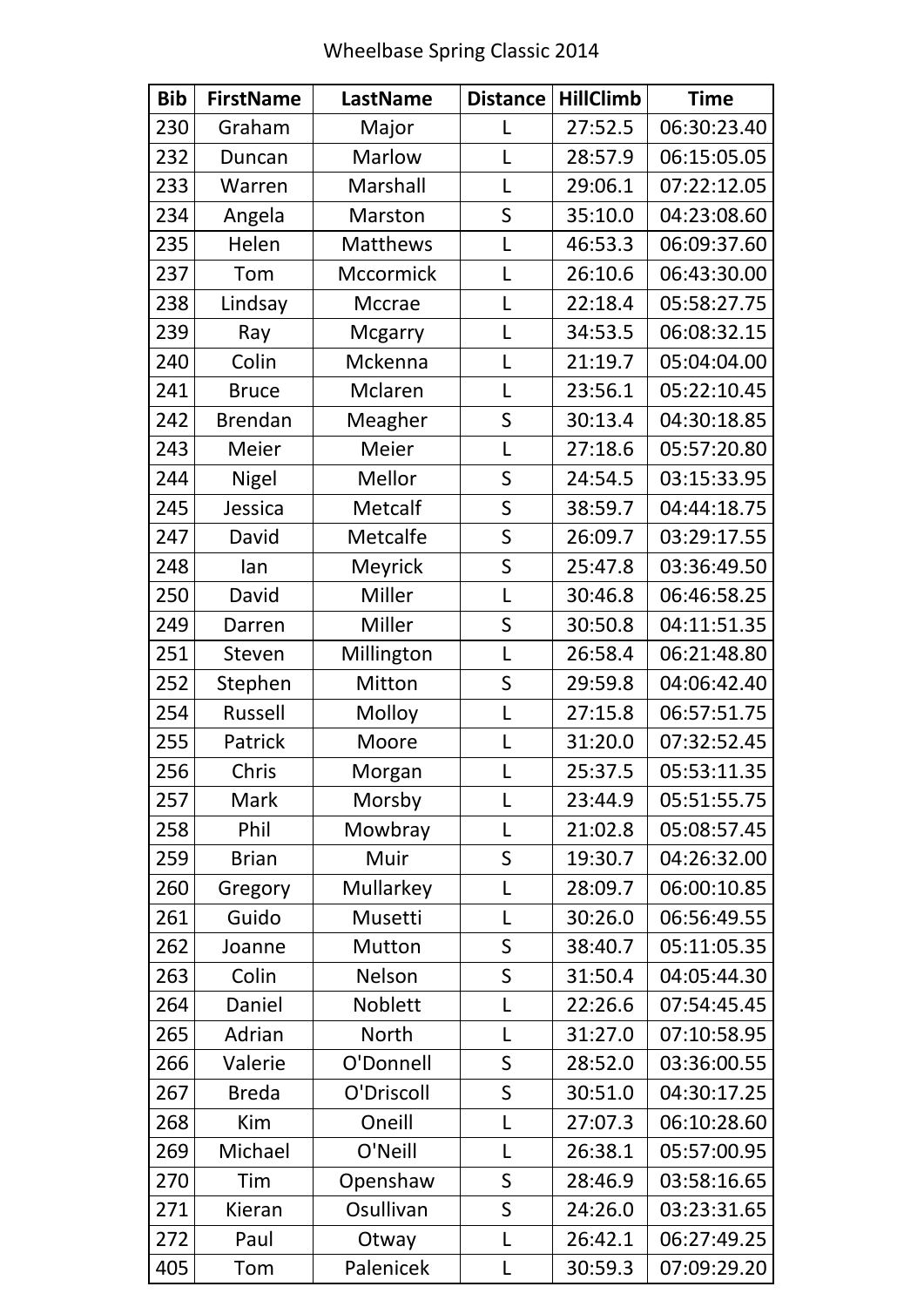| <b>Bib</b> | <b>FirstName</b> | LastName        | <b>Distance</b> | <b>HillClimb</b> | <b>Time</b> |
|------------|------------------|-----------------|-----------------|------------------|-------------|
| 275        | <b>Katie</b>     | Palmer          | L               | 27:52.4          | 06:14:30.05 |
| 274        | Heather          | Palmer          | L               | 36:34.7          | 04:57:36.80 |
| 277        | <b>Bob</b>       | Parker          | L               | 28:06.7          | 05:54:02.20 |
| 278        | James            | Parrish         | S               | 28:25.6          | 04:12:45.05 |
| 280        | John             | Patterson       | L               | 34:24.8          | 08:20:55.00 |
| 279        | <b>Stuart</b>    | Patterson       | L               | 37:17.4          | 08:24:33.80 |
| 281        | Antony           | Pearson         | L               | 26:27.0          | 06:48:51.25 |
| 282        | James            | Pendlebury      | L               |                  | 04:50:38.20 |
| 283        | <b>Steve</b>     | Penney          | L               | 26:28.3          | 06:13:27.60 |
| 285        | Roger            | <b>Phillips</b> | S               | 24:37.1          | 03:59:18.30 |
| 286        | Anthony          | Pilling         | S               | 45:58.3          | 05:39:32.85 |
| 414        | Ryan             | Postlethwaite   | L               | 28:04.2          | 06:33:01.85 |
| 287        | Graham           | Potts           | L               | 32:28.5          | 04:58:35.75 |
| 413        | Dave             | Powell          | L               | 29:08.4          | 08:49:22.20 |
| 289        | John             | Preston         | L               | 27:38.7          | 06:24:14.15 |
| 288        | Christine        | Preston         | L               | 27:42.4          | 06:24:12.60 |
| 290        | William          | Price           | S               | 38:31.4          | 06:09:32.70 |
| 291        | Andrew           | Pritchard       | L               |                  | 04:58:43.70 |
| 293        | Lee              | Procter         | L               | 25:53.3          | 06:10:38.95 |
| 292        | <b>Nick</b>      | Procter         | L               | 25:54.0          | 06:10:39.85 |
| 404        | Martin           | Pyram           | L               | 25:09.6          | 05:46:17.70 |
| 297        | Gary             | Quinn           | L               | 24:55.4          | 05:56:58.20 |
| 298        | Graham           | Rands           | L               | 23:06.5          | 06:10:28.00 |
| 299        | John             | Rea             | L               | 27:19.5          | 06:22:33.45 |
| 300        | Paul             | Redman          | L               | 29:36.4          | 06:26:02.75 |
| 301        | Glenn            | Rhodes          | L               | 23:10.7          | 05:19:19.15 |
| 303        | Arthur           | Richmond        | L               | 25:16.8          | 06:30:01.95 |
| 302        | Gordon           | Richmond        | L               | 27:10.3          | 06:30:04.50 |
| 304        | Isobel           | Riley           | L               | 25:30.0          | 06:39:32.95 |
| 305        | Louise           | <b>Robbins</b>  | S               | 30:22.1          | 04:13:53.80 |
| 306        | Sarah            | Roberts         | L               | 25:54.0          | 08:05:24.80 |
| 310        | Andrew           | Robinson        | L               | 21:37.1          | 05:43:51.80 |
| 307        | <b>Neil</b>      | Robinson        | L               | 23:03.4          | 05:16:04.10 |
| 309        | David            | Robinson        | L               | 24:45.0          | 05:43:51.15 |
| 308        | Paul             | Robinson        | S               | 41:22.7          | 05:12:38.90 |
| 312        | Andy             | Rodger          | S               | 32:51.4          | 04:05:25.75 |
| 313        | John             | Roelich         | L               | 32:37.7          | 06:47:38.75 |
| 314        | Helen            | Ryan            | L               | 31:09.8          | 08:05:24.30 |
| 315        | <b>Steve</b>     | Saddington      | L               | 27:11.4          | 06:13:49.10 |
| 316        | Andy             | Sallabank       | S               | 30:49.9          | 03:55:19.45 |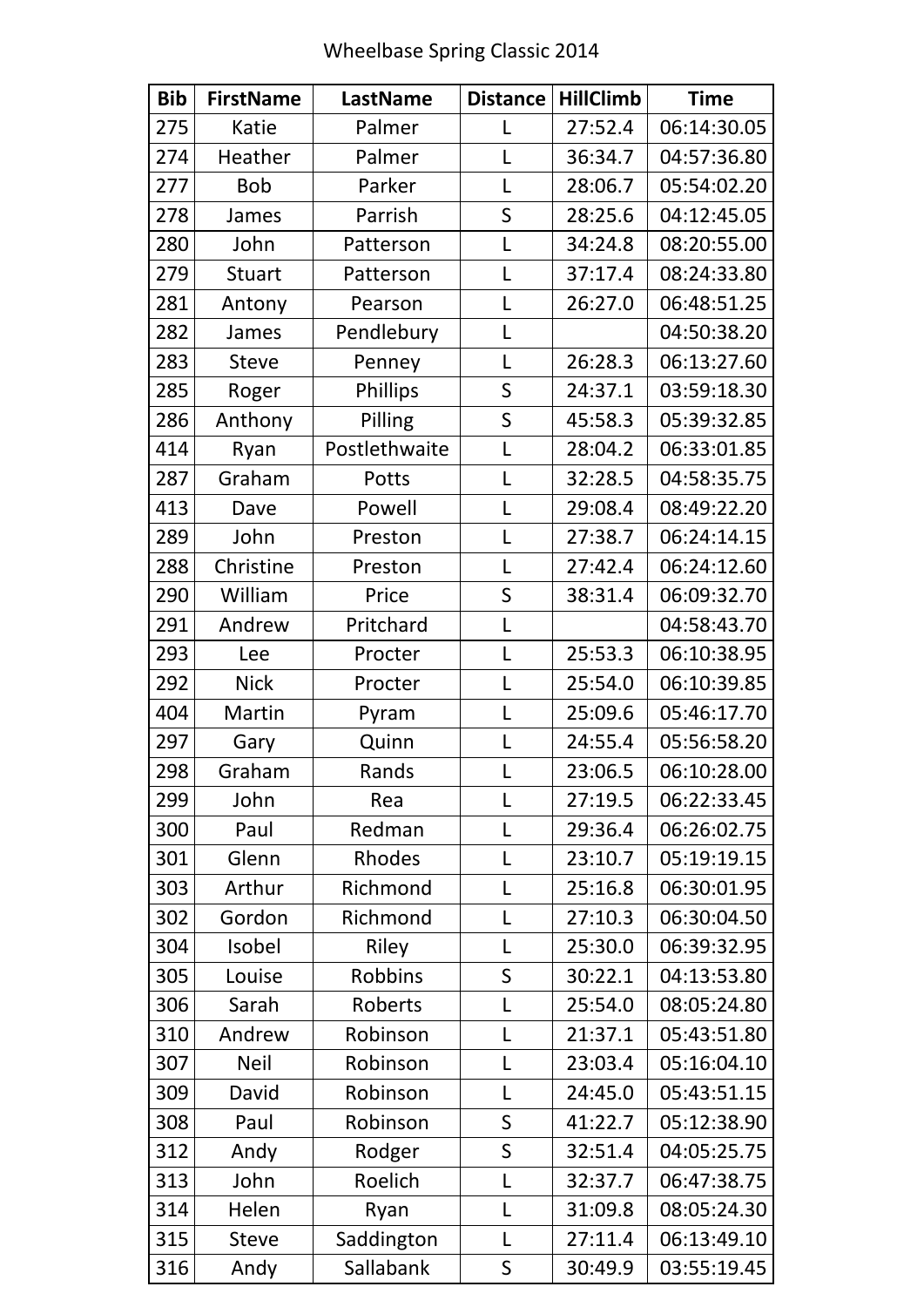| <b>Bib</b> | <b>FirstName</b> | LastName        | <b>Distance</b> | <b>HillClimb</b> | <b>Time</b> |
|------------|------------------|-----------------|-----------------|------------------|-------------|
| 317        | Allan            | Sanderson       | L               | 22:07.0          | 05:46:36.20 |
| 318        | Martyn           | <b>Scales</b>   | L               | 22:45.0          | 06:04:19.30 |
| 319        | Chris            | <b>Scholes</b>  | $\overline{L}$  | 22:59.8          | 06:03:13.80 |
| 321        | Rachel           | Scott           | $\mathsf{L}$    | 25:44.0          | 06:39:29.25 |
| 323        | Jane             | Senior          | L               | 27:09.1          | 06:16:44.90 |
| 324        | <b>Steve</b>     | Shackleton      | L               | 24:02.3          | 05:52:38.25 |
| 325        | Stephen          | Sharpe          | L               | 27:44.3          | 06:10:17.65 |
| 326        | David            | Sibbering       | L               | 23:54.5          | 07:55:58.50 |
| 327        | lan              | Simcock         | L               | 30:45.4          | 06:47:03.35 |
| 328        | Rhona            | Simpson         | $\overline{L}$  |                  | 06:30:47.90 |
| 329        | William          | Sisson          | S               | 21:56.5          | 03:00:16.15 |
| 331        | Christopher      | Smith           | L               | 20:50.5          | 04:55:14.65 |
| 330        | David            | Smith           | $\mathsf{L}$    | 20:56.4          | 04:45:35.30 |
| 332        | lain             | Smith-Ward      | S               | 30:34.7          | 04:00:01.25 |
| 334        | Jan              | Speight         | S               | 35:48.7          | 04:40:13.05 |
| 335        | David            | Spence          | L               | 27:37.3          | 05:52:02.15 |
| 336        | Dave             | Sproston        | $\overline{L}$  | 22:27.1          | 07:55:16.70 |
| 337        | <b>Steve</b>     | Stamper         | $\overline{L}$  | 28:26.6          | 06:18:33.40 |
| 338        | Andrew           | Stamper         | L               | 32:06.6          | 07:02:06.55 |
| 339        | Simon            | Stanway         | S               | 29:16.4          | 03:55:56.65 |
| 340        | Colin            | <b>Starkey</b>  | S               | 31:08.6          | 04:12:06.50 |
| 204        | Alan             | <b>Steele</b>   | $\mathsf{L}$    | 26:00.8          | 05:39:32.00 |
| 342        | lan              | Stephenson      | L               | 26:06.6          | 05:48:42.80 |
| 343        | Andy             | Stevenson       | S               | 28:26.5          | 04:12:46.45 |
| 344        | Matthew          | Stuckey         | L               | 26:25.5          | 06:30:35.90 |
| 345        | Daniel           | Styler          | S               | 23:50.2          | 03:50:33.10 |
| 346        | Lindsey          | <b>Styler</b>   | S               | 28:32.4          | 03:50:33.05 |
| 347        | Jonathan         | Suddick         | L               | 24:06.8          | 06:18:59.15 |
| 349        | Suzanne          | Sumner          | $\sf S$         | 45:39.4          | 05:39:33.45 |
| 348        | Philip           | Sumner          | S               | 45:55.0          | 05:23:35.75 |
| 350        | Tom              | Swannick        | $\mathsf{L}$    | 31:56.6          | 07:25:35.35 |
| 351        | Stephen          | Swift           | S               | 28:33.2          | 04:38:38.05 |
| 352        | Andrew           | <b>Tanner</b>   | L               | 28:05.8          | 06:33:01.20 |
| 358        | John             | <b>Taylor</b>   | L               | 21:00.0          | 05:02:40.60 |
| 356        | Andrew           | <b>Taylor</b>   | S               | 25:49.3          | 03:20:04.95 |
| 357        | Richard          | <b>Taylor</b>   | L               | 30:55.8          | 07:23:35.70 |
| 354        | Alex             | <b>Taylor</b>   | $\mathsf{L}$    | 34:40.6          | 05:24:42.00 |
| 361        | Michael          | <b>Tilney</b>   | L               | 27:51.3          | 06:32:26.75 |
| 362        | Peter            | <b>Tilstons</b> | $\mathsf{L}$    | 28:18.6          | 07:25:09.55 |
| 363        | Stephen          | Toft            | $\mathsf{L}$    |                  | 06:30:45.85 |